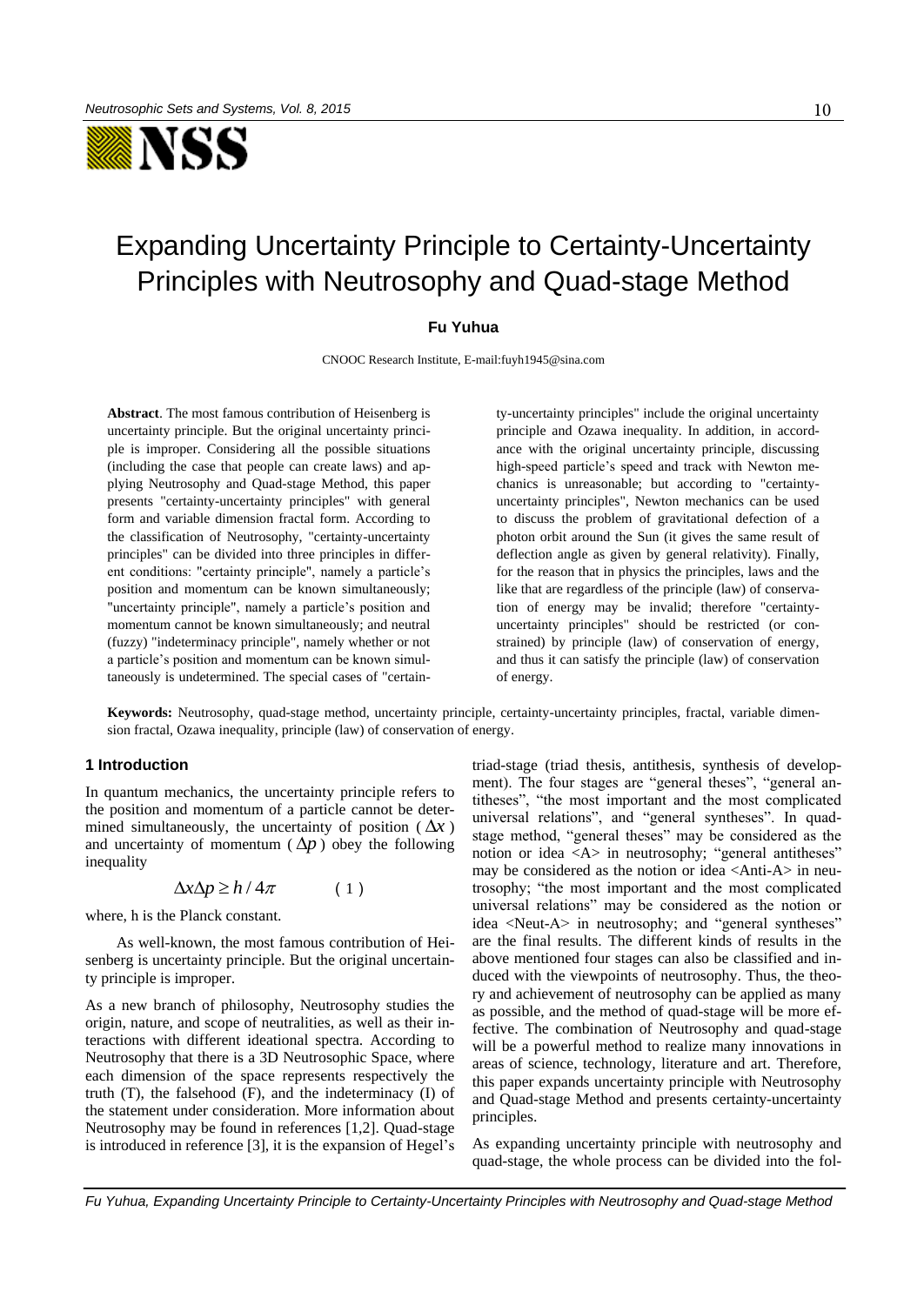lowing four stages.

The first stage (stage of "general theses"), for the beginning of development, the thesis (namely uncertainty principle) should be widely, deeply, carefully and repeatedly contacted, explored, analyzed, perfected and so on.

Regarding the advantages of uncertainty principle, that will not be repeated here, while we should stress the deficiencies of uncertainty principle.

For other perspectives on uncertainty principle, we will discuss in detail below, in order to avoid duplication.

The second stage, for the appearance of opposite (antithesis), the antithesis should be also widely, deeply, carefully and repeatedly contacted, explored, analyzed, perfected and so on.

There are many opposites (antitheses) to uncertainty principle. For example: certainty principle, law of conservation of energy, and so on, this paper discusses the problems related to law of conservation of energy in the last part.

The third stage is the one that the most important and the most complicated universal relations. The purpose of this provision stage is to establish the universal relations in the widest scope.

To link and combine uncertainty principle with Neutrosophy and law of conservation of energy, it can be expanded and developed effectively and successfully in the maximum area.

The fourth stage, to carry on the unification and synthesis regarding various opposites and the suitable pieces of information, factors, and so on; and reach one or more results to expand uncertainty principle, and these are the best or agreed with some conditions.

2 Heisenberg inequality, Ozawa inequality and their forms of equality in first stage and second stage

 In first stage, we discuss the problems related to Heisenberg inequality firstly.

Heisenberg inequality (Eq.1) can be changed into the following form of equality

$$
\Delta x \Delta p = kh / 4\pi
$$
 (2)  
where, k is a real number and  $k \ge 1$ .

For other contents of the first stage (such as Heisenberg inequality cannot consider law of conservation of energy), we will discuss them below.

In second stage, we discuss the problems related to Ozawa inequality (the opposites of Heisenberg inequality) firstly.

Ozawa inequality  $^{[4]}$  can be written as follows

$$
\Delta Q \Delta P + \Delta Q \sigma(P) + \sigma(Q) \Delta P \ge h/4\pi \qquad (3)
$$

It can be changed into the following form of equality

$$
\Delta Q \Delta P + \Delta Q \sigma(P) + \sigma(Q) \Delta P = kh / 4\pi \quad (4)
$$

where, k is a real number and  $k \ge 1$ .

For other contents of the second stage (such as Ozawa inequality cannot consider law of conservation of energy), we will also discuss them below.

# **3 "Certainty-uncertainty principles" with general form**

Now we link the viewpoints of Neutrosophy and enter the fourth stage.

According to Neutrosophy, any proposition has three situations of truth, falsehood and indeterminacy respectively. Thus, the original uncertainty principle can be extended into the following "certainty-uncertainty principles" with general form

$$
\Delta x \Delta p = Kh
$$

where,  $K$  is a real number and  $K > 0$ .

Eq.(5) can be divided into three principles:

The first one is the "uncertainty principle"  $(K \geq K_1)$ : a particle's position and momentum cannot be known simultaneously.

Obviously, if  $\dot{K}_1 = 1/4\pi$ , then it is the original uncertainty principle.

The second one is the "certainty principle"  $(K \leq K_2)$ : a particle's position and momentum can be known simultaneously.

 Referring to the experiments for establishing Ozawa inequality, the value of  $K_2$  can be decided by related experiments.

The third one is the neutral (fuzzy) "indeterminacy principle" ( $K_2 < K < K_1$ ): whether or not a particle's position and momentum can be known simultaneously is undetermined.

Similarly, the original Ozawa inequality can be extended into the following Ozawa type's "certaintyuncertainty principles" with general form

$$
\Delta Q \Delta P + \Delta Q \sigma(P) + \sigma(Q) \Delta P = Kh \qquad (6)
$$

where,  $K$  is a real number and  $K > 0$ .

Eq.(6) can be divided into three principles:

The first one is the "certainty principle" ( $K \geq K_1$ ): a particle's position and momentum can be known (namely can be measured with zero-error) simultaneously (here σ(*P*) or σ(*Q*) is equal to infinity).

Obviously, if  $K_1 = 1/4\pi$ , then it is the original Ozawa inequality (with equality form).

(5)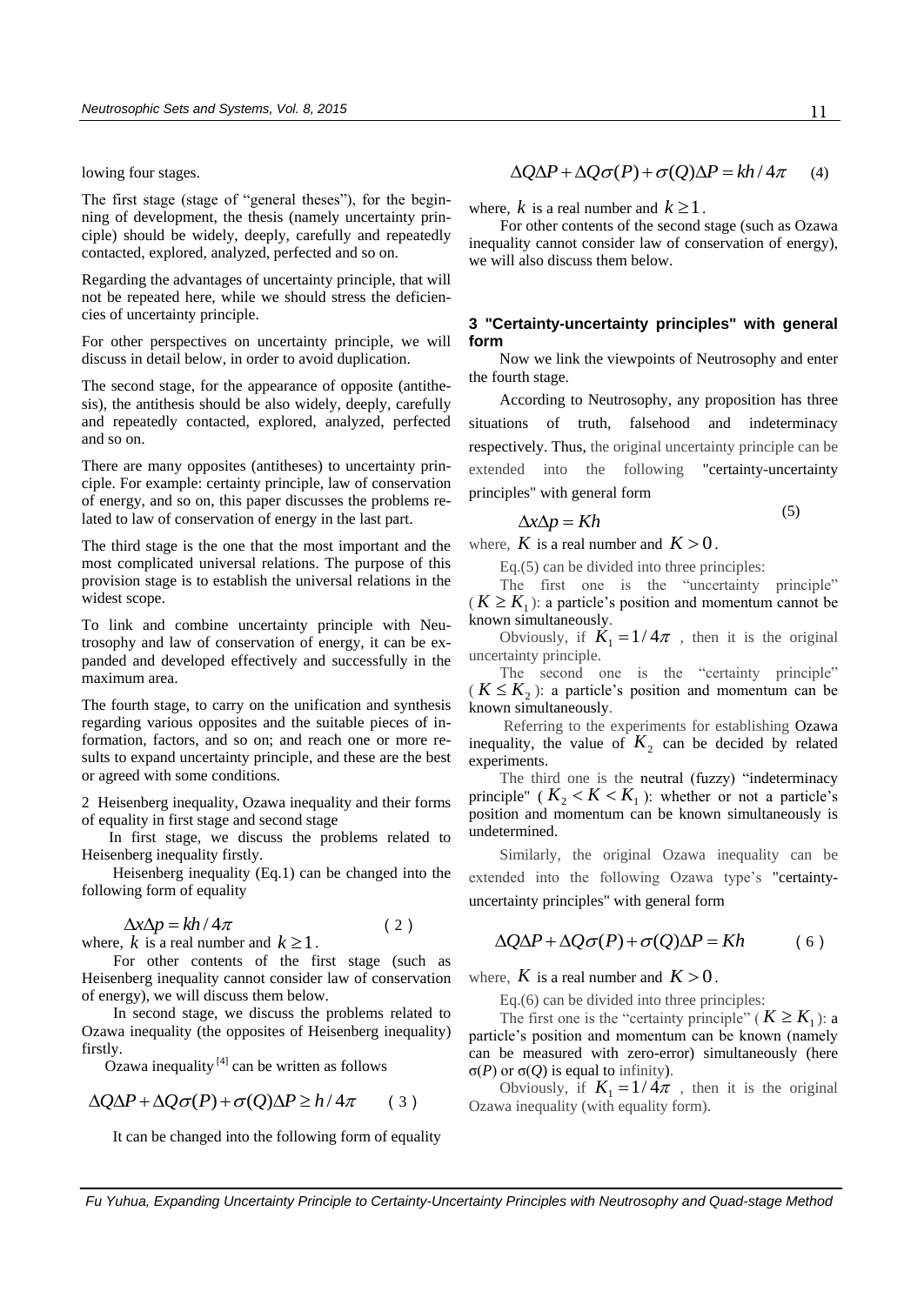It should be noted that here the first one is not the uncertainty principle, but certainty principle.

The second one is the "uncertainty principle"  $(K \leq K_2)$ : a particle's position and momentum cannot be known simultaneously.

The third one is the neutral (fuzzy) "indeterminacy principle" ( $K_2 < K < K_1$ ): whether or not a particle's position and momentum can be known simultaneously is undetermined.

## **4 "Certainty-uncertainty principles" with variable dimension fractal form**

In order to process Eq. (5) and Eq.(6), as well as other equalities and inequalities that may arise in the future with unified manner, we will link variable dimension fractal to discuss the "certainty-uncertainty principles" with variable dimension fractal form.

The general form of variable dimension fractal is as follows

$$
N = \frac{C}{r^D} \tag{7}
$$

where,  $D = f(r)$ , instead of a constant.

For the sake of convenience, we only discuss the situation of  $C = 1$ , that is

$$
N = \frac{1}{r^D} \tag{8}
$$

Thus, Eq.(5) can be written as the following variable dimension fractal form

$$
\Delta x \Delta p = \frac{1}{h^D} \tag{9}
$$

Solving this equation, it gives

$$
D = -\frac{\ln(Kh)}{\ln h} \tag{10}
$$

Then, the values of  $D_1$  and  $D_2$  corresponding to  $K_1$ and  $K_2$  can be calculated by Eq.(10), for example

$$
D_1 = -\frac{\ln(K_1 h)}{\ln h} \tag{11}
$$

Similarly, Eq.(6) can be written as the following variable dimension fractal form

$$
\Delta Q \Delta P = \frac{1}{h^D} \tag{12}
$$

Solving this equation, it gives

$$
D = -\frac{\ln(Kh - \Delta Q\sigma(P) - \sigma(Q)\Delta P)}{\ln h}
$$
 (13)

Then, the values of  $D_1$  and  $D_2$  corresponding to  $K_1$ and  $K_2$  can be calculated by Eq.(13), for example

$$
D_1 = -\frac{\ln(K_1 h - \Delta Q \sigma(P) - \sigma(Q)\Delta P)}{\ln h}
$$
 (14)

**5 Solving the problem of light speed with Newton mechanics**

Now we link the problem related to Newton mechanics.

In accordance with the original uncertainty principle, discussing high-speed particle's speed and track with Newton mechanics is unreasonable; but according to "certainty-uncertainty principles", Newton mechanics can be used to discuss the problem of gravitational defection of a photon orbit around the Sun (it presents the same result of deflection angle as given by general relativity). The solving method can be found in reference [4]; in which, for problem of gravitational defection of a photon orbit around the Sun, the improved formula of gravitation between Sun and photon is as follows:

$$
F = -\frac{GMm}{r^2} - \frac{1.5GMmr_0^2}{r^4} \tag{15}
$$

where  $: r_0$  is the shortest distance between the light and the Sun, if the light and the Sun are tangent, it is equal to the radius of the Sun.

The funny thing is that, for this problem, the maximum gravitational force given by the improved formula is 2.5 times of that given by the original Newton's law of gravity.

## **6 To be restricted (or constrained) by principle (law) of conservation of energy**

In this part we will link principle (law) of conservation of energy to discuss further.

For the reason that in physics the principles, laws and the like that are regardless of the principle (law) of conservation of energy may be invalid; therefore "certainty-uncertainty principles" should be restricted (or constrained) by principle (law) of conservation of energy, and thus it can satisfy the principle (law) of conservation of energy.

The general form of the principle (law) of conservation of energy is as follows

$$
E(t) = E(0) = const
$$
  
or  

$$
1 - \frac{E(t)}{E(0)} = 0
$$

Thus, referring to reference [3] for applying least square method to establish "partial and temporary unified theory of natural science so far" including all the equations of natural science so far (in which, the theory of everything to express all of natural laws, described by Hawking that a single equation could be written on a T-shirt, is partially and temporarily realized in the form of "partial and

 *Fu Yuhua, Expanding Uncertainty Principle to Certainty-Uncertainty Principles with Neutrosophy and Quad-stage Method*